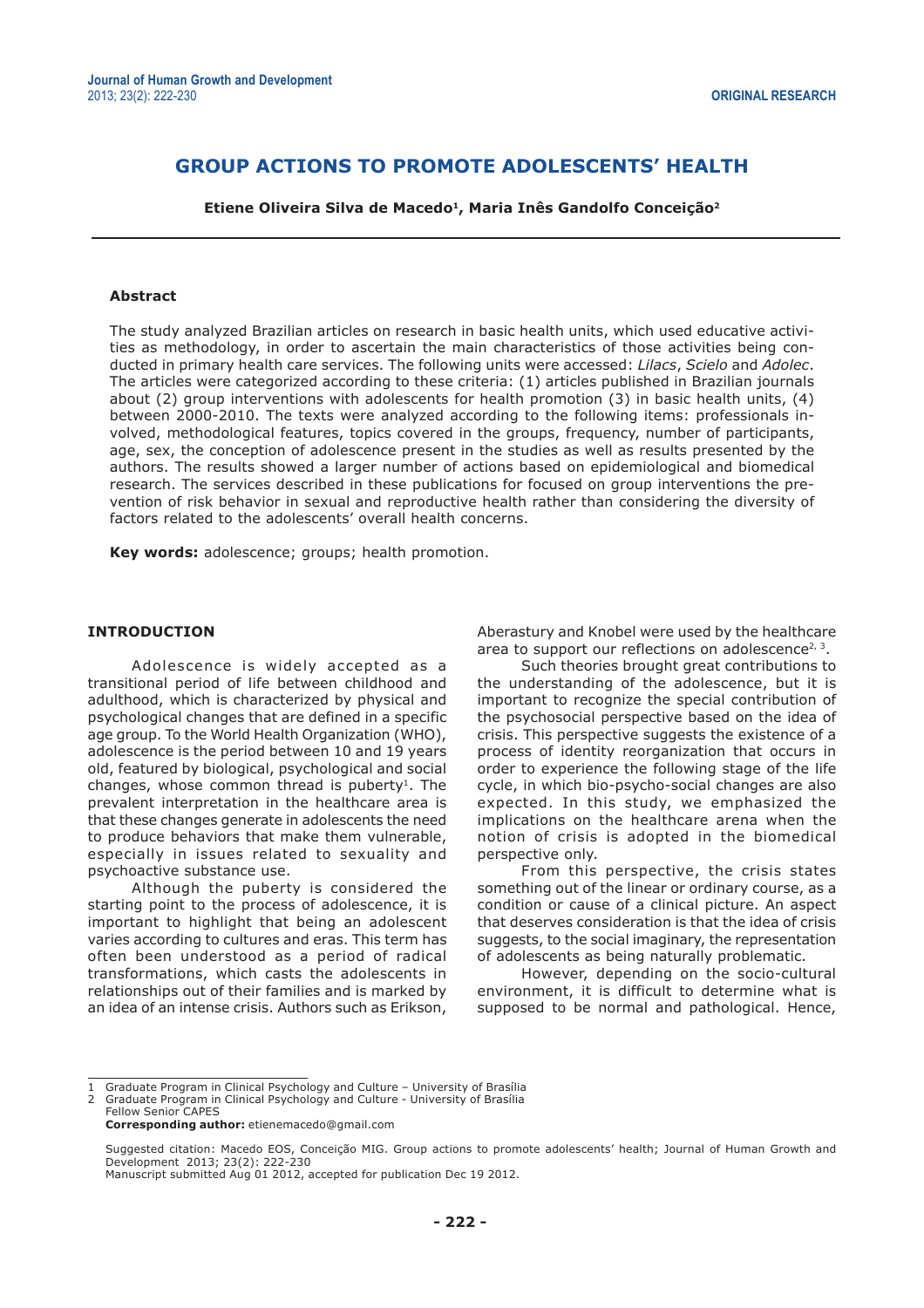whatever the theoretical framework adopted, it is necessary to adopt a critical posture and an ethical commitment to the diversity of subjective experiences, aiming at the understanding of these individuals in their entirety<sup>4</sup>.

The literature shows that the confusion in defining the terms *puberty* and *adolescence* has brought consequences for the activities and programs focused on adolescents4, 5. Although these terms refer to psychological and physiological processes, they are culturally defined and should not be considered as natural processes. Adolescents from different backgrounds should experience this period differently, so we better to talk in the plural: *puberties* and *adolescences*.

Recognizing the diversity of experiences, life conditions, and ethnic, economic and cultural characteristics, among others, the Ministry of Health has also adopted the expression *adolescences* and *youths*, in order to understand this multiplicity of factors, in a *continuum*, implying differentiated experiences with a subjectivity that is particularized in the experience of each individual<sup>6</sup>. Within this perspective, besides extirpating the ills that affect this population, the Ministry of Health suggests that the actions should consider three dimensions: the macro social dimension, related to issues of social class, inequalities, gender and ethnicity; the institutional dimension, which relates to the teaching devices, the productive and market relations and also the biographical dimension, that is the personal trajectory of the adolescent. Yet, there is much to reflect on withe regard to the institutional devices.

In developing actions for these individuals, it is necessary to question the stigmatized images that cross the concept of adolescence. Understanding adolescence based on socially unfavorable models is a misguided approach, as it reaffirms a stereotyped picture of what being an adolescent means<sup>7</sup>. Although there is a multiplicity of froints of vins, there is a consensus that adolescence is a distinct moment in the process of human development between childhood and adulthood. However, cultural, environmental, social and economic factors determine the ways one experiences adolescence and they go beyond the limits established by age rating<sup>8,5</sup>.

Although there are some guidelines of the Ministry of Health regarding the comprehensive healthcare of adolescents and youths, few articles have described systematized models of service addressed to this population. These programs are still applied in isolated contexts and do not undergo a continuous process of evaluation, making it difficult to extende and disseminatedthen an a larger scale<sup>9</sup>.

Group interventions have been identified in these publications as being a powerful vehicle for communication and promotion of behavioral changes. Such group interventions have also been used because they lead to the emergence of individual issues in a collective context, in which the encounter with the other makes discussions and reflections the current conflicts possibles and mades to on democratic solutions<sup>10, 11, 12, 13</sup>. Health promotion is another important concept for this study. It relates to a set of actions and behaviors aiming at the improvement of the population's living condition. Such actions are aimed at general welfare, extrapolating the notion of solving the problem of diseases. Health promotion requires coordination between the State and society, through the development of policies can be applied and can also reach people in their diverse contexts $14, 15$ .

The World Health Organization (WHO) defines as initiatives in health promotion programs that are designed based on the following principles: holistic approach, inter-sectoriality, empowerment, social participation, equality, multi-strategy actions and sustainability. Thus, both the empowerment and social participation are conceived as key principles and highlighted as goals of health promotion $16$ .

This study intends to discuss the undertaking of educational activities aimed at the promotion of adolescents' health by the group approach, which is an activity considered to be important in this field. The proposal is to think of health promotion in close interdependence with the psychosocial and environmental factors, understanding that a permanent reflection regarding these conceptual positions encourage, in practice, adolescents to participate in different types of expression, selfdiscovery and the possibility of hinging out their own abilities, strengths and limitations<sup>8</sup>.

The objective of this literature review is to identify Brazilian articles on research understaken in basic health units, which used educational activities as methodology, in order to ascertain the main characteristics of the activities being conducted in primary health care services.

## **METHODS**

A literature review has been understaken in order to identify the research done in basic health units in Brazil that focused on the promotion of adolescents' health and which have used group intervention as this methodology.

The articles found were indexed in the following databases: *LILACS* (Latin American and Caribbean Literature of Information in Health Science), *SCIELO* (Scientific Electronic Library Online) and *ADOLEC* (Project of the Pan American Health Organization concerning publications on adolescence). The inclusion criteria were: (1) articles published in Brazilian journals (2) group interventions with adolescents for health promotion (3) in units of basic healthcare, (4) between 2000- 2010.

The keywords used were: group(s), intervention, adolescent(s), health, basic care, SUS (Unified Health System), workshop(s), in various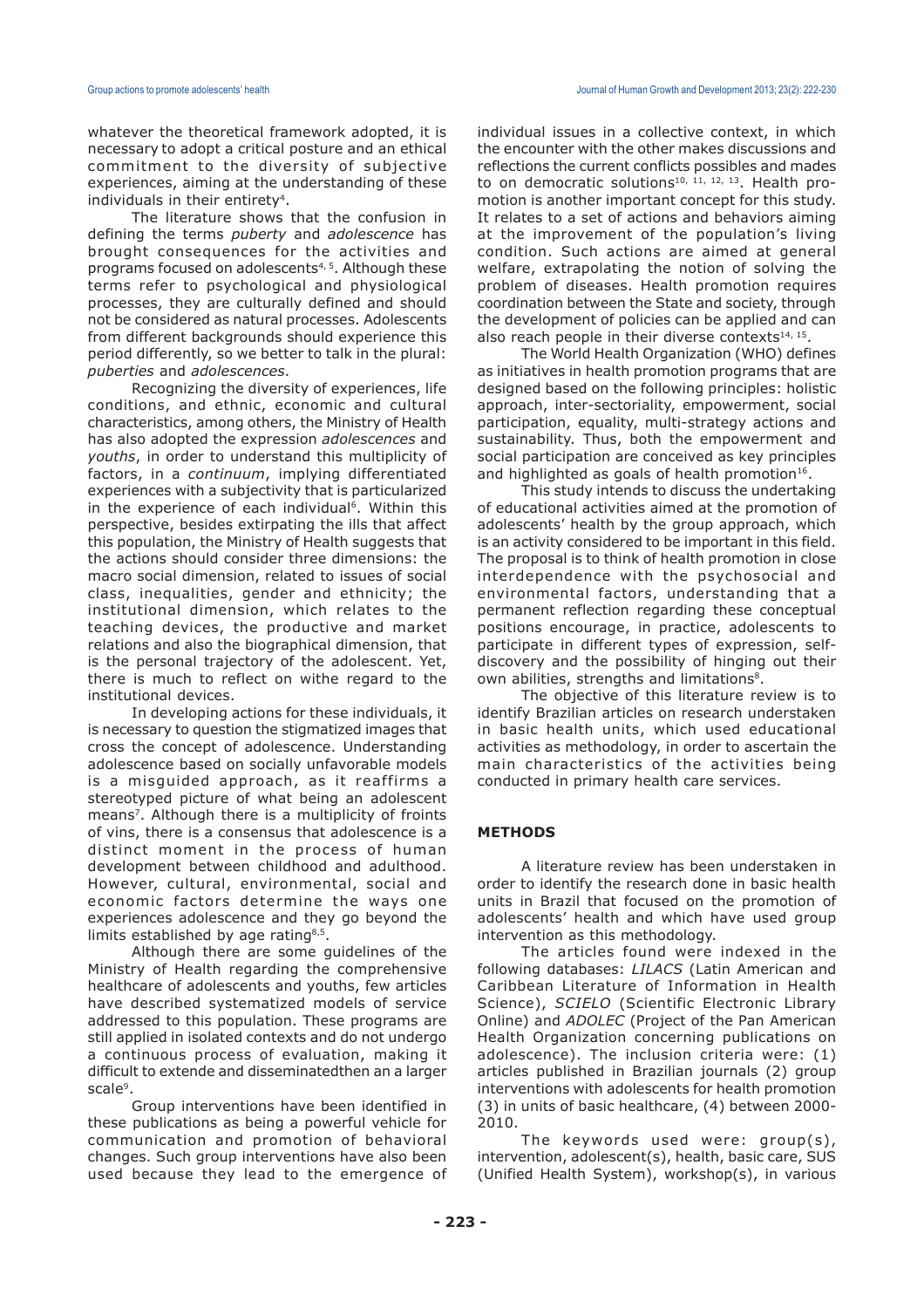Boolean combinations, located in the abstracts of the articles. Theses, dissertations, and technical publications were excluded from this study. The article has been based on the definition of adolescence given by the World Health Organization (WHO)whide regards it as the period commencing at the age of 10. What is more, the term preadolescent was taken intra consideration when identified in the search.

First of all, we read all the titles and abstracts of the available articles. From these readings, we built up a table to analyze each article that addressed enable us the performance of groups in health care services.

This table was coded into nine criteria: professionals involved, methodological characteristics, themes addressed in the groups, frequency, number of participants, age, sex, the conception of adolescence in the studies and the results presented by the authors. These criteria were elaborated from the readings and analyses of the abstracts of the 45 articles found in the first step of the review, and are synthesized in Table 1.

The information analyzed was put into an encoded standard file developed by the authors by the use of the Excel application. The organization of the articles enabled us to make numeric and nonnumeric analyses of the information, which was the basis for the results presented.

## **RESULTS**

Of the, 45 articles found in the first phase of the research, 33 were excluded: one of the articles referred to a group held in a shelter, 14 articles to groups held in the community or in community centers or other living spaces, 13 groups were held in schools and 5 of the studies did not mention the context in which the interventions were undertaken. Only 12 articles referred to research or interventions carried out at basic healthcare units, or at primary healthcare units. These articles were analyzed according to the criteria set out in Table 1.

**Table 1:** Details of the articles found in databases Lilacs, Scielo, and Adolec according to following criteria: professionals involved, methodological characteristics, themes addressed in the groups, frequency, number, age and sex of participants, concepts of adolescence and results

| <b>Analysis Criteria</b>              | <b>Details</b>                                                                              |
|---------------------------------------|---------------------------------------------------------------------------------------------|
| <b>Professionals involved</b>         | Specific area of practice, Multi-disciplinary professional team,<br>volunteers              |
| <b>Methodological Characteristics</b> | Theoretical approach, definition of operational strategy                                    |
| Themes addressed in the groups        | Contents or themes discussed in the groups; Whether they are                                |
|                                       | included in the guidelines of Ministry of Health for the attention to<br>adolescent health. |
| <b>Frequency</b>                      | Weekly, monthly group, single meeting                                                       |
| <b>Number of participants</b>         | Number of participants in each group                                                        |
| <b>Age of participants</b>            | Characterization within the age group of 10 to 19 years old                                 |
| <b>Sex</b>                            | Male or female                                                                              |
| <b>Conception of adolescence</b>      | Theories on which the authors based their description of<br>adolescence                     |
| <b>Results</b>                        | Results described in the articles                                                           |

Among all the groups held at units of primary healthcare (12 articles), 7 were reported by nursing professionals and 5 were reported by psychology professionals. Curiously, the other areas of knowledge that had published research on adolescents (Medicine and Dentistry) did not report studies in these locations, but their participation was of direct insertion in the community. These later were not analyzed because they refer to activities in different spaces from basic health units.

Regarding the methodological characteristics of these groups, the prevalence of the participatory approach on health education (25%) was observed, addressed by nursing professionals. Then, there were the discussion groups oriented by by the reflective critical pedagogy of Paulo Freire (17%) and the group discussions grounded on the social representations theory (17%), also coordinated by nursing professionals. The therapeutic groups with psychoanalytical orientation (17%) were described by psychologists, followed by a group that was oriented by a cognitive behavioral theory (16%) and a historical-cultural theory (8%) (Figure 1).

These methodological choices were guided by underlying theoretical assumptions. Health education, which is defined as a basic action in which interactions among people who take part in it can undertake or assist in the improvement of their health conditions<sup>20</sup>, was widely used in the nursing clinic. The instruments used in these groups were reflections on the reports of situations and experiences lived, dramatizations, photo language and discussions<sup>20,21,22</sup>.

The focus group was another strategy used both for data collection related to the topics discussed in the groups and to the development of strategies for health education. In these groups, the convergence research-care-education as perceived in the performing of the actions. The objective of it was the integration of the knowledge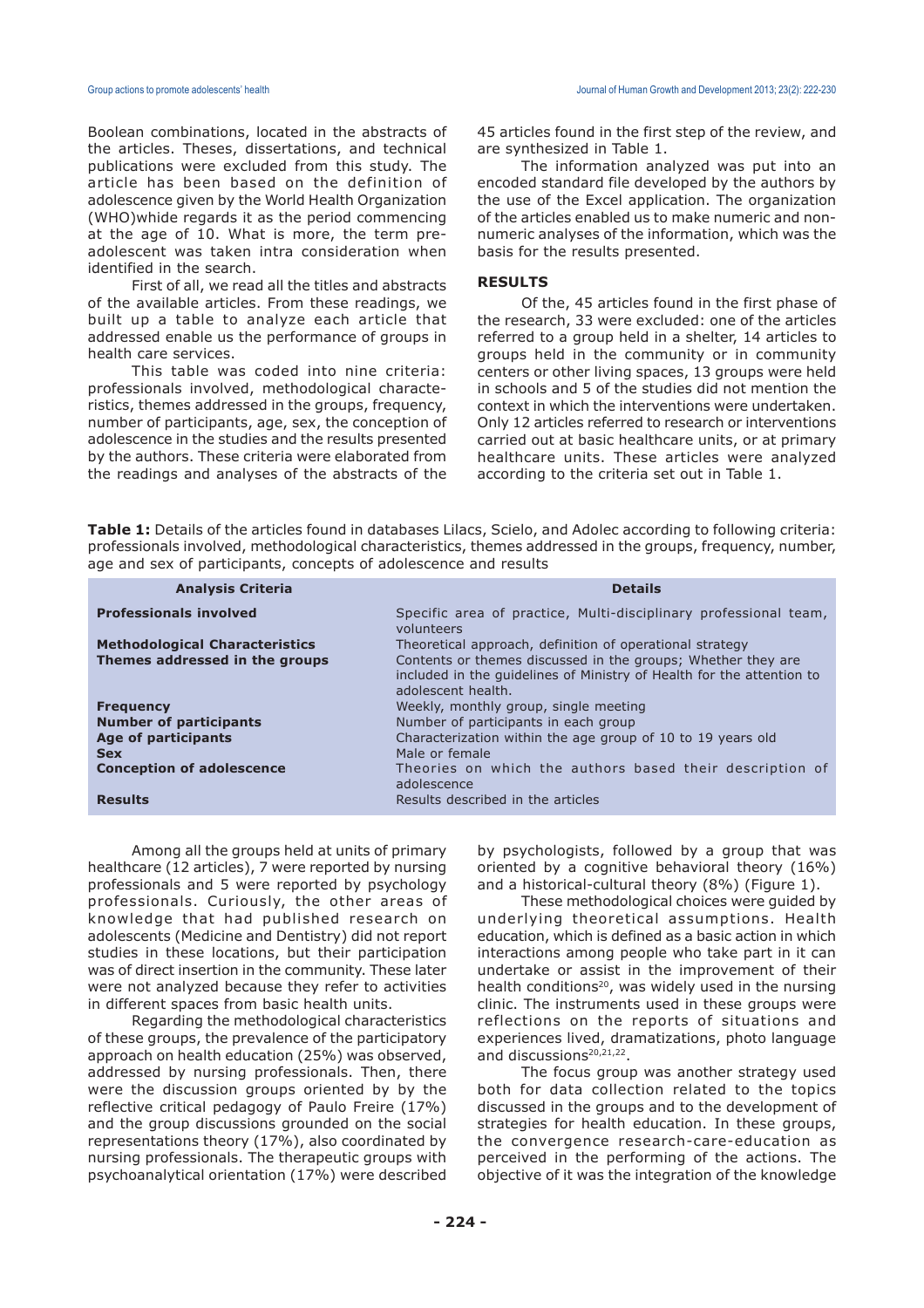

# Methodological characteristics identified in the articles

**Figure 1:** Distribution of articles percentage according to their methodological characteristics: Participatory approach of Health Education, Reflective Critical Pedagogy of Paulo Freire, The Social Representation Theory, Psychoanalytical orientation, Historical-cultural Theory, and Cognitive Behavioral Theory.

of the universe researched with effective actions aimed at mobilizing the adolescents to their actively in the search for solutions to the problems they face in everyday life.

In general, groups performing with adolescents was cited as an important space for identity formation and experiencing new roles, different from those experienced in the family. Participatory methodologies were valued as allowing reflection and the discussion of the issues raised. The themes and contents addressed were: sexuality and sexually transmitted diseases (42%), sexual abuse (8%), use of alcohol and psycho-active substances (8%), Oedipus complex (8%), life skills (8%), identity, health and life project (8%).

The frequency of these groups was not described in 50% of the reports. On the other hand, it is known that 25% of them were hold weekly and the other 25% were single sessions. Regarding duration, six of these groups described it ranging from 60 to 90 minutes, three of them did not report the length of the meetings, two lasted more than 90 minutes and only one group lasted less than 60 minutes.

The numbers of participants varied from 4 to 10 and from 11 to 20 people each in 25% of the groups; 33% did not mention the number of participants and 8% of the groups were carried out with over 20 participants or were groups open to any number of participants. In half of the studies (50%), the age of the participants was not described. In the other half of the studies, the group participants were between 10 and 14 years old (25%), 14 to 18 years old (17%) and 12 to 19 years old (8%). In 58% of the groups, the adolescents were of both sexes, 25% of the studies did not mention the gender of the participants and 17% were specific groups for girls. Tables 2, 3 and 4 show the results regarding the frequency of the groups, the numbers and age of the participants.

**Table 2:** Number and percentage of frequency of the groups serving adolescents: weekly, single session, not reported and total

| Frequency of the groups serving adolescents<br>reported in the articles |    |  |
|-------------------------------------------------------------------------|----|--|
|                                                                         | N  |  |
| Weekly                                                                  | 3  |  |
| Single meeting                                                          | 3  |  |
| Not reported                                                            | 6  |  |
| <b>Total</b>                                                            | 12 |  |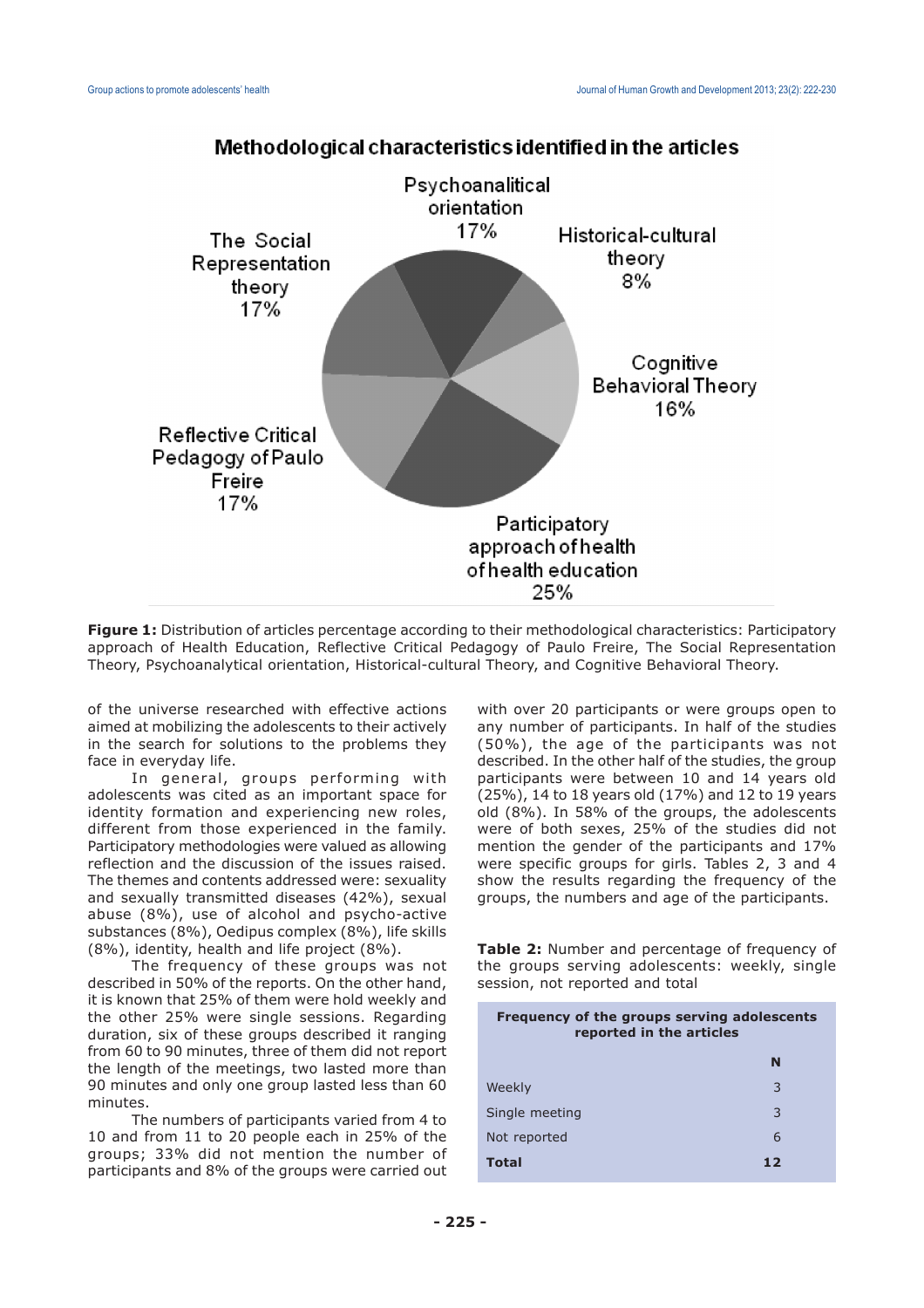**Table 3:** Number and percentage of participants: Not reported, four to 10, 11 to 20, more than 20 and total

| Number of participants reported in the articles |    |
|-------------------------------------------------|----|
|                                                 | N  |
| Not reported                                    | 4  |
| 4 to 10                                         | 3  |
| 11 to $20$                                      | 3  |
| More than 20                                    |    |
| <b>Total</b>                                    | 12 |

**Table 4:** Number and percentage of participants' age group: 10 to 14, 14 to 18, 12 to 19 years old, and total

| Age of the participants of the studies |               |  |
|----------------------------------------|---------------|--|
|                                        | N             |  |
| 10 to 14 years                         | 3             |  |
| 14 to 18 years                         | $\mathcal{L}$ |  |
| 12 to 19 years                         | 1             |  |
| Not reported                           | 6             |  |
| Total                                  | 12            |  |

Regarding the conception of adolescence an which the studies analyzed were based, a search was undertaken for the explanation of this concept in the introductionsw to the article and also in the results and references used by the authors. In 42% of the articles (three studies) this information was not explicit. The prevalence of the biomedical approach (25%, three studies) and psychoanalytic approach (25%, three studies) was identified to describe characteristics of this phase. The culturalhistorical approach appeared next in 8% of the reports (one study).

The biomedical approach, based on the concept adopted by the World Health Organization (WHO), emphasizes the maturational aspects of puberty and addresses the adolescents as vulnerable to risk behaviors. Moreover, epidemiological research was widely cited in these studies to guarantee the relevance of the educational work with groups of adolescents.

The articles based on the psychoanalytic approach to adolescence valued the psychodynamic process of adolescence as a constituent phase of identity and also of the process of individualization and separation from the parental figures, and also to other forms of socialization. Classical authors (Freud, Arminda Aberastury, Winnicott, Melaine Klein, among others) were widely quoted in these articles in preference to contemporary authors who have discussed the relationship between adolescence and culture more deeply.

These results corroborate the trend already observed by Peres and Rosemburg<sup>5</sup> (1998): the emphasis on biological and individual aspects of the adolescent tend to regard the process of

adolescence as universal when, in fact, the categories adolescence and adolescent should be distinct. This means that even though the term adolescence is designed according to preestablished parameters, lived facts particularize the uniqueness of the teenager as someone who suffers, thinks, feels, produces and reproduces in his daily life.

The cultural-historical approach developed by Vygotsky was also identified in one of the researched articles and it supported the development of workshops an sexuality with adolescents. Writhim a perspective that addressed the naturalization of sexuality of adolescents and its problems critically, the authors articulated the notion of sexual responsibility and emancipation of the individual in the field of sexual reproductive rights<sup>4</sup>.

The World Health Organization (WHO) suggests carrying out actions aimed at developing life skills in working with adolescents. This is a theoretical-methodological option that has grown in Brazil, with specific adaptations for working with adolescents<sup>12,13</sup>. Specific actions in basic health units were not found in the articles analyzed.

Regarding the results presented in the articles, the authors described experiences of group therapy based on psychodynamic approaches, as well as reflection and focus groups. The former did not have as their objective a evaluat ion of the outcomes of group psychotherapy, but focused on the understanding of psychodynamic aspects related to the topics studied $24$ .

Another theoretical model identified in the analysis of the results was the Theory of Social Representations, a psycho-sociological approach that has been used in both social and health sciences to understand the beliefs, values and attitudes of people in relation to health care. This approach represents a breakthrough in the planning of health education actions for adolescents, in the sense that when the beliefs, values and attitudes regarding the adolescents' own health are considered, the strategies developed can effectively meet their needs and demands<sup>20, 21</sup>.

The results presented reaffirmed how important the actions in the groups with adolescents were so that they perceived the necessity of transforming their reality and behaviors so as to start practicing healthier habits and positive attitudes. However, the results presented did not report the development of specific evaluative processes to measure whether these results would be achieved or not over time. The account of the adolescents' verbalization about the importance of participating in the groups showed us that it is necessary to implement long-term programs that undergo evaluations in all their stages.

The evaluations that were reported seemed to occur more often from the points of view of the facilitators or coordinators of the groups, who recorded their impressions and reviews about the development of the activities. This corroborates the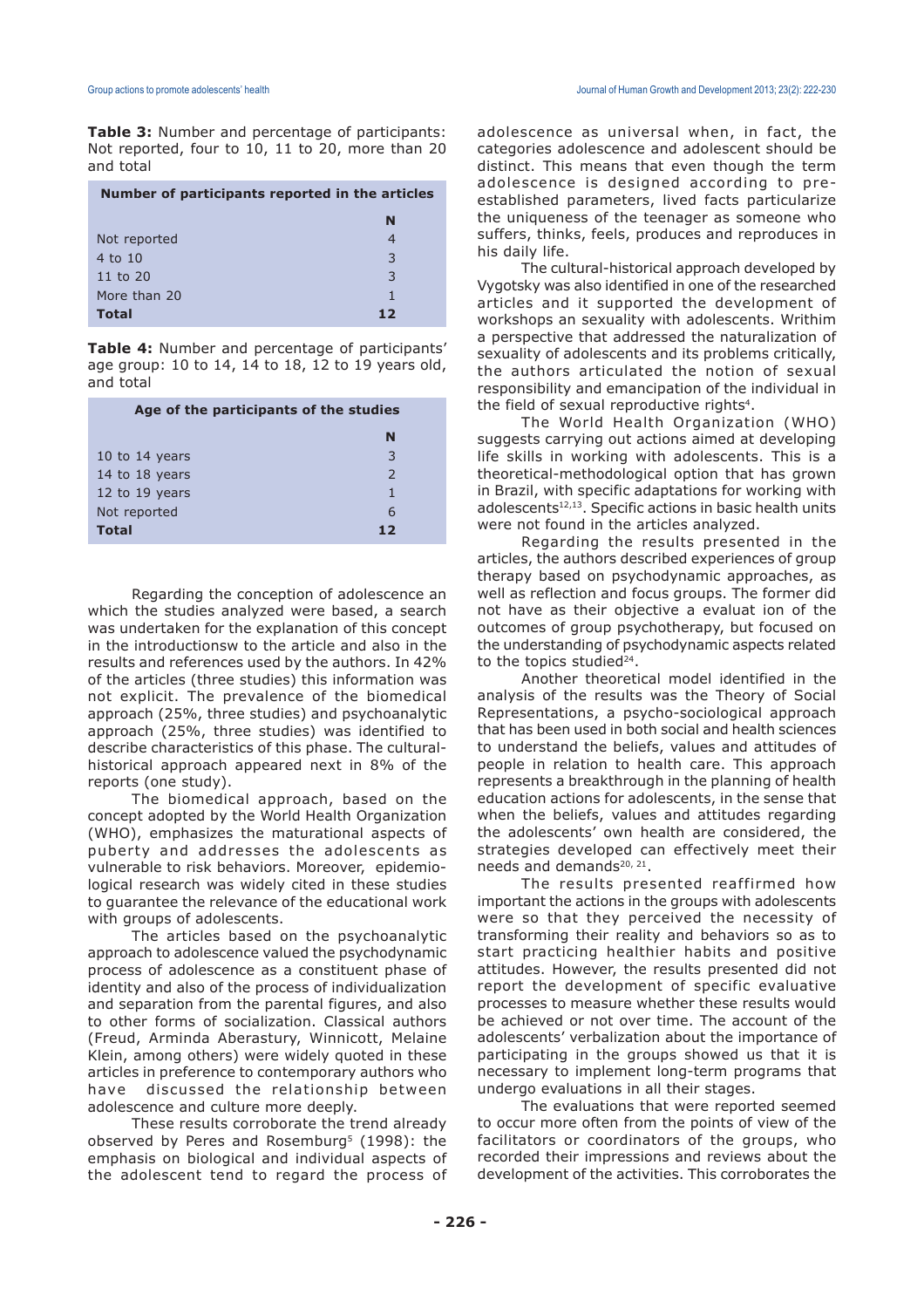literature reviewed as it points to the lack of research in the area and also to the lack of more effective programs with well-defined intermediate and final goals being both systematically evaluated<sup>9,18</sup>.

The articles also discussed the evaluation of participatory methodology has not been carried out, the authors emphasized both the group relationship and the role of the facilitator as fundamental for the adolescents' membership of and participation in the groups. The bond and trust between the facilitator and the other participants were essential for the success of the actions.

The need to involve schools and other community organizations in training activities was also discussed, since these adolescents are sent for treatment in basic health units by those institutions. The studies analyzed found that isolated approaches have little impact in the representation of adolescents concerning their behavior, so such approaches do not guarantee changes<sup>18, 21</sup>.

## **DISCUSSION**

There was little research, taking group intervention as a methodology with adolescents at basic healthcare units, in the period 2000-2010. It was concentrated mainly from the year 2006 on cards with 72% of the publications found.

This is a considerable number of people when we recall that the laws and policies addressed to adolescents were created just two decades ago. According to the literature reviewed, full attention was given to adolescents' healthcare as from the 1990s and it has been growing ever since, but it is little systematized with specific and vertically actions<sup>9,4,17-19</sup>.

The Unified Health System (hereby SUS) is a useful field in which to conduct educational activities aimed at leadership and empowerment of the population, as also actions of health promotion $31$ . In the case of the adolescent, the small number of Brazilian publications in the last decade relates to the invisibility of the population despite advances in legislation and public policies<sup>30</sup>.

As we realized, the advance in actions and programs aimed at youth needs to adopt a different attitude to the social and collective dimension that surrounds the daily life of adolescents. The approach to adolescence exclusively by the biomedical paradigm means that health promotion practices to healing practices of a current illness or the prevention of more serious complaints $31$ .

This review showed the prevalence of educational activities which seek to inform and guide adolescents with regard to sexuality, pregnancy and prevention of sexually transmissible diseases (the DST/AIDS). These themes appeared as prioritized areas for intervention with this age group.

In order to achieve effective action of this kind it is essential to offer conditions that enable

the adolescents to make choices coherent with their reality. We cannot entire autonomy and behavioral change just by giving information and orientation about techniques to prevent DST/AIDS and unwanted pregnancy. Thus, whatever the knowledge we offer to the adolescents, we also need to take their daily life into consideration and prevent not just information, but also room to discuss what they consider as a relevant issues $29,30$ .

According to the Ministry of Health, group activities have primacy in this age group because of the therapeutic character assumed by the group, which becomes an ideal place to promote health<sup>6</sup>. In this sense, professionals who work promote health are faced with the challenge of using creative methodologies that encourage social participation, more than fulfilling the normative principles. Such principles imply the need for the users to submit to the regulatory proposal, with no regard for their daily and private experiences.

It is important to reflect on the historical and contextual nature of the development of the adolescent category. Whem the subjective perspective of these individuals is not taken into account, the group approach to adolescents functioning as a means of holding them can head to the failure of the policies offered $14$ .

In the articles analyzed, the action trends have prevailed so as to collaborate with the pathological perspective even when these actions were reportedly educational. Such a perspective comes into play to characterize adolescence exclusively as a period of crisis or by giving prominence to the biological aspects of the changes that occur during this period.

It is important to state that these changes are seen as structuring psychological and social transformations. In order to overcome the tradition of generalizing adolescence without considering the specific features of the individuals involved, it would be necessary to be part of one of the guiding principles of the programs and policies aimed at adolescents' health.

In developing actions addressed to such individuals it is necessary to consider the stigmatized images that are part of the concept of adolescence. Plus, adolescents require a special look that particularizes their subjectivity while extending it to the situational aspect. However, what we commonly find in the theoretical-practical thinking of the actions and programs is the perspective of a crisis in itself that is initiated in puberty and has a delimited end. This transience ends up by silencing the individual to whom the interventions are directed. Having stated that, the adolescent himself ends up in a *non-place* whether we consider the action performed withim the institutional context or in the public policy offered<sup>25,26</sup>.

For this reazon, what should be prioritized is the dialogue between scientific and popular knowledge whenever we seek for solutions to the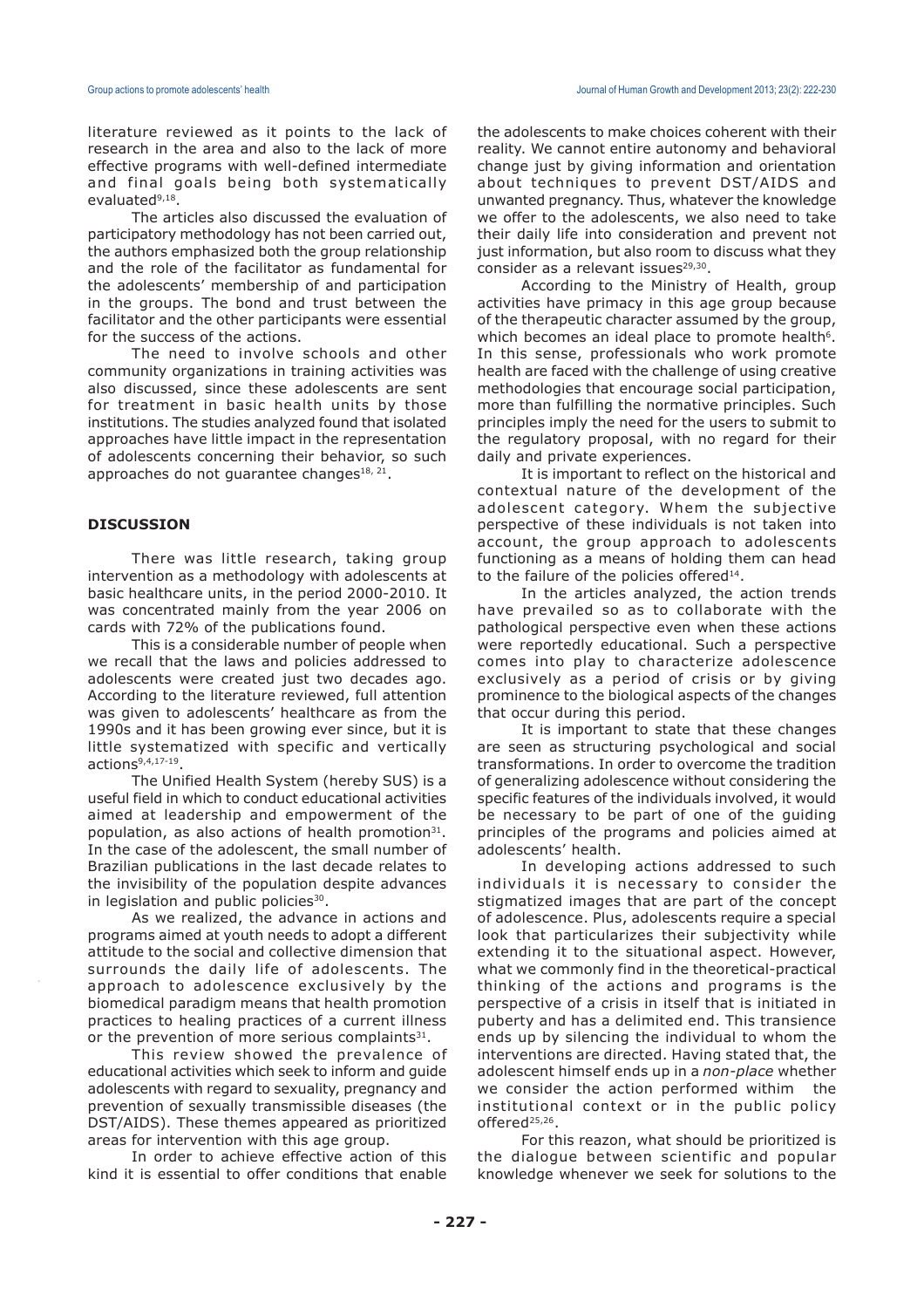challenges encontered. It is this kind of relationship that enables the professionals to adopt a new approach to the adolescents' health. Such posture differs from the concept of health in education, which is based on the imposition of technical knowledge that is merely aimed at changing behaviors that are considered harmful to health. This posture also implies gotting to know the needs reported by the community itself $27,28$ . In other words, professionals and users should discuss and create together the solutions to the each unique situation by promoting the development of skills that are useful in the various contexts of everyday life.

The prevention programs addressed to adolescents' risk behaviors have not achieved good results especially in the area of sexuality and sexually transmitted diseases seeing that the objective is to promote behavioral changes<sup>18</sup>. What is stated above is relates to a complex process characterized by affective, cognitive and ideological elements and thast takes place on the short and long term. Hence, it is necessary that the current actions and programs should include the evaluation of the processes and goals by having well-defined intermediate and final goals.

It is possible to conclude from the small number of articles identified that the publications partially express the initiatives aimed at promoting adolescents' health. Certainly, there are successful initiatives, but in documented, which shows how profitable a closer relationship between professional and academic practices would be, so that the actions undertaken in these spaces are included and mentioned in specific bibliographies. It is necessary to systematize the actions taken and disseminate them more widely in the scientific field so that the reflection on the categories *adolescence* and *health promotion* with should become widely known.

The groups reported in the publications appeared to be isolated initiatives since they were not connected to programs focuseing on adolescent health. These actions would gain greater visibility if they were included in the programs referred to and also if they were placed on the research agenda of the professionals and researchers engaged in the field.

### **REFERENCES**

- 1. World Health Organization. Adolescent Health, 2011.[acesso em 24 jul 2011] Available at <http://www.who.int/topics/ adolescent\_health/en/>.
- 2. Erikson E. Identidade, juventude e crise. Rio de Janeiro: Jorge Zahar, 1976; p.128-136, 322p.
- 3. Aberastury A, Knobel M. Adolescência normal. 10ª edição. Porto Alegre: Artes Médicas; 1992; p.24-59, 92p.

Forthier, in those publications the prevalence of the concept of the adolescent crisis and it reflects the misguided appropriation of the term and its impact on health actions. Although these articles used participatory methodologies, the interventions were aimed at informing, guiding and educating the individuals so that they could make their own changes to improve their health. It is not intended in this study to assert whether there is an adolescent crisis or not, but rather to reflect on the fact that if this idea is wrougly interpreted it leads to unsuccessful practices. Having considered that incorrect interpretation, such practices may seek to cure or remedy it, while the actions should engage in providing care and support for the adolescents rather than to try to eradicate the evils attributed to adolescence.

Considering the limited amount of research reported in the literature on group actions to promote adolescent it is hoped that health, this study will serve as a starting point for reflection on the importance of empowering professionals who work in health units to develop and strengthen initiatives for health promotion $30$ .

This literature review showed the need to prepare the professional for the promotion of health in a positive outlook upon teens, which should value more their own resources and quality of life. If the actions continue to prioritize themes like violence, sexuality and drug use, there is a risk to reiterate the naturalized view about the adolescents as being irresponsible and immature.

Finally, what should be prioritized are actions that take into account the specifics of this process in order to meet specific demands without generalizing adolescence as an equal process for all adolescents. Moreover, it is important to promote the participation of adolescents in the planning and decision making processes related to health promotion strategies.

#### **ACKNOWLEDGEMENTS**

Special thanks are due to the National Council for Scientific and Technological Development (CNPQ) and the Coordination for the Improvement of Higher Level Personnel (CAPES) for their financial support.

- 4. Maheirie K, Urnau LC, Vavassori MB, Orlandi R, Baierle RE. Oficinas sobre sexualidade com adolescentes: um relato de experiência. Psicol. estud.[periódico online]. 2005 [acesso em 23 nov 2010]; 10(3):537-42. Disponível em: <http://www.scielo.br/scielo.php?script =sci\_arttext&pid=S141373722005000300022& lng=en&nrm=iso>. ISSN 1413-7372. http://dx.doi.org/10.1590/S1413- 73722005000300022
- 5. Peres F, Rosenburg CP. Desvelando a concepção de adolescência/adolescente presente no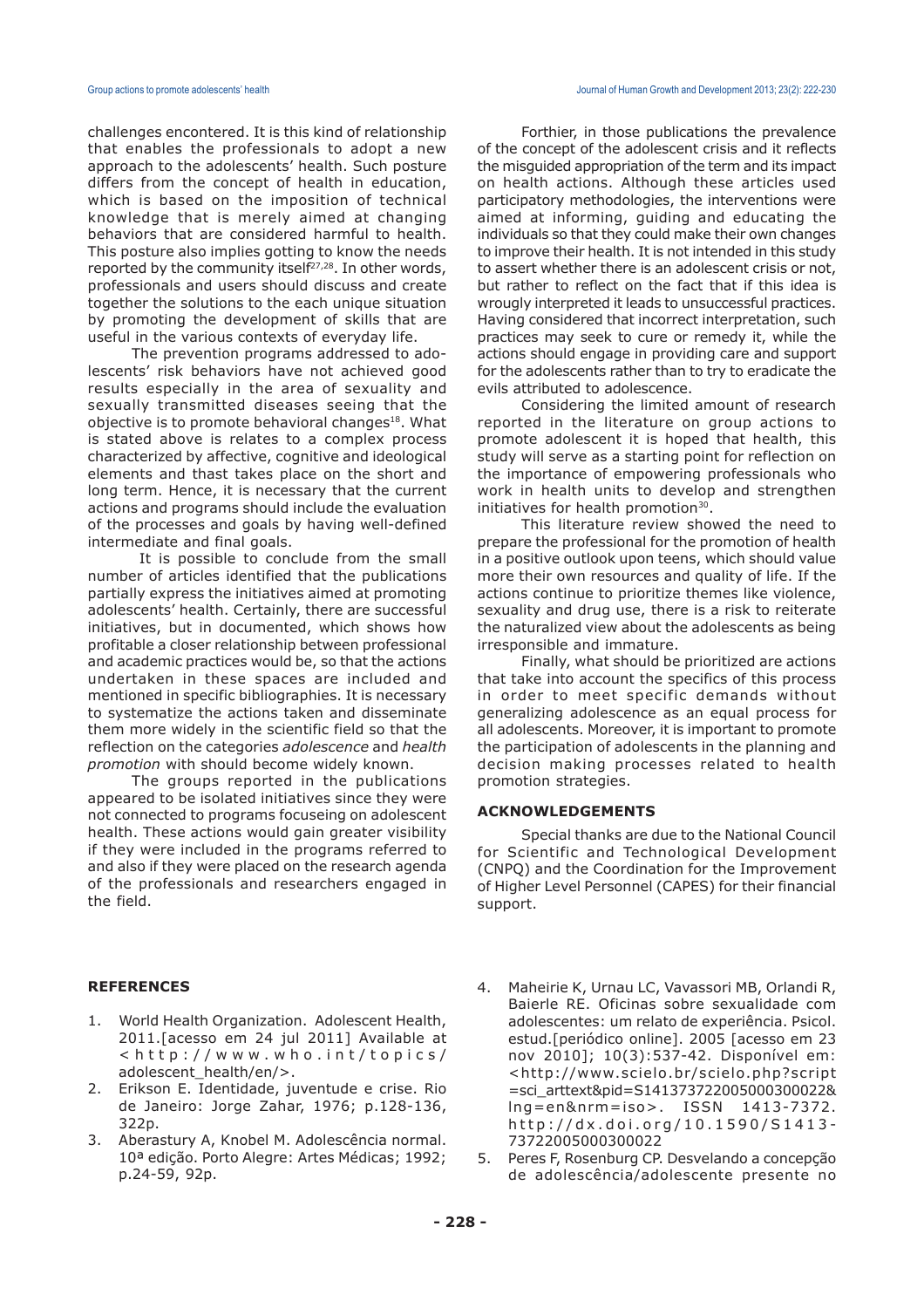discurso da saúde pública. SaudeSoc, [periódico online]. 1998 [acesso em 23 nov 2010]; 7(1): 53-86. Disponível em: <http://www.scielo.br/ scielo.php?script=sci\_arttext&pid=S0104- 12901998000100004&lng=en&nrm=iso>.ISSN 0104-1290. http://dx.doi.org/10.1590/S0104- 12901998000100004

- 6. Brasil. Ministério da Saúde. Secretaria de Atenção em Saúde. Departamento de Ações Programáticas Estratégicas. Diretrizes nacionais para atenção integral à saúde de adolescentes e jovens, na promoção, proteção e recuperação da saúde*.* Brasília: Ministério da Saúde, 2010; p.43-49, 132p.
- 7. Tonelli MJF. Direitos sexuais e reprodutivos: algumas considerações para se pensar o lugar da psicologia e sua produção teórica sobre a adolescência. Psicol, Soc., [periódico online]. 2004 [acesso em 23 nov 2010]; 16(1): 151- 60. Disponível em<http://www.scielo.br/ scielo.php?script=sci\_arttext&pid=S0102- 71822004000100013&lng=pt&nrm=iso>. ISSN 1807-0310. http://dx.doi.org/10.1590/ S0102-71822004000100013
- 8. Traverso-Yépez MA, Pinheiro VS. Adolescência, saúde e contexto social: esclarecendo práticas. Psicol. Soc, [periódico online]. 2002, [acesso em 23 nov 2010]; 14(2): 133-47. Disponível em: <http://www.scielo.br/ scielo.php?script=sci\_arttext&pid=S0102- 71822002000200007&lng=en&nrm=iso>.ISSN 1807-0310. http://dx.doi.org/10.1590/S0102- 71822002000200007
- 9. Murta SG. Programas de prevenção a problemas emocionais e comportamentais em crianças e adolescentes: lições de três décadas de pesquisa. Psicol. Reflex. Crit., [periódico online]. 2007; [acesso em 23 nov 2010]; 20(1): 1-8. Disponível em<http://www.scielo.br/ scielo.php?script=sci\_arttext&pid=S0102- 79722007000100002&lng=pt&nrm=iso>.ISSN 0102-7972. http://dx.doi.org/10.1590/S0102- 79722007000100002
- 10. Santos KL, Quintanilha BC, Dalbello-Araújo M. A atuação do psicólogo na promoção de saúde. Psicol. teor.prat, [periódico online]. 2010; [acesso em 23 nov 2010]; 12(1): 181-96. Disponível em:<http://pepsic.bvsalud.org/ scielo.php?script=sci\_arttext&pid=S1516- 36872010000100015&lng=pt&nrm=iso>. ISSN 1516-3687.
- 11. Oliveira CB, Frechiane JM, Silva FM, Maciel ELN. As ações de educação em saúde para crianças e adolescentes nas unidades básicas da região de Maruípe no município de Vitória. Ciênc., saúde coletiva, [periódico online]. 2009; [acesso em 23 nov 2010]; 14(2): 635-44. Disponível em: <http://www.scielo.br/ scielo.php?script=sci\_arttext&pid=S1413- 81232009000200032&lng=pt&nrm=iso>. ISSN 1413-8123. http://dx.doi.org/10.1590/ S1413-81232009000200032
- 12. Silva MP, Murta SG. Treinamento de habilidades sociais para adolescentes: uma experiência no programa de atenção integral à família (PAIF). Psicol. Reflex. Crit., [periódico online]. 2009; [acesso em 23 nov 2010] ; 22(1): 136-43. Disponível em :<http://www.scielo.br/ scielo.php?script=sci\_arttext&pid=S0102- 79722009000100018&lng=pt&nrm=iso>.ISSN 0102-7972. http://dx.doi.org/10.1590/S0102- 79722009000100018
- 13. Déa, HRFD, Santos, EN, Itakura, E, Olic TB. A inserção do psicólogo no trabalho de prevenção ao abuso de álcool e outras drogas. Psicol. cienc. prof.,[periódico online]. 2004 [acesso em 23 nov 2010]; 24(1): 108-115. Disponível em: <http://pepsic.bvsalud.org/ scielo.php?script=sci\_arttext&pid=S1414- 98932004000100012&lng=pt&nrm=iso>. ISSN 1414-9893.
- 14. Andrade EA, Bógus CM. Políticas públicas dirigidas à juventude e promoção da saúde: como a proposta de auxiliares da juventude foi traduzida em prática. Interface – Comunic., Saude , Educ., [periódico online]. 2010; [acesso em 23 nov 2010]; 14(35): 853-66. Disponível em: http://www.scielo.br/scielo.php? script=sci\_arttext&pid=S1414- 32832010000400011&lng=en&nrm=isoEpub Oct 01, 2010. ISSN 1414-3283. http://dx.doi.org/ 10.1590/S1414-32832010005000033
- 15. Santos KF, Bógus CM. A percepção de educadores sobre a escola promotora de saúde: um estudo de caso. Rev. Bras. Crescimento Desenvolv. Hum., [periodic online]. 2007; [acesso em 23 nov 2010]; 17(3): 123-33. Disponível em: <http://pepsic.bvsalud.org/ scielo.php?script=sci\_arttext&pid=S0104- 12822007000300013&lng=pt&nrm=iso>. ISSN 0104-1282.
- 16. Sícoli J, Nascimento PR. Promoção de saúde: concepções, princípios e operacionalização. Interface – Comunic., Saude, Educ., [periódico online]. 2003; [acesso em 23 nov 2010]; 7(12):101-22. Disponível em: <http:// www.scielo.br/scielo.php? script=sci\_arttext&pid=S1414- 32832003000100008&lng=en&nrm=iso>.ISSN 1414-3283. http://dx.doi.org/10.1590/S1414- 32832003000100008
- 17. Faustini DMT, Novo NF, Cury MCFS, Juliano Y. Programa de orientação desenvolvido com adolescentes em centro de saúde: conhecimentos adquiridos sobre os temas abordados por uma equipe multidisciplinar. Ciênc., saúde coletiva, [periódico online]. 2003; [acesso em 23 nov 2010]; 8(3): 783-90. Disponível em: <http://www.scielo.br/ scielo.php?script=sci\_arttext&pid=S1413- 81232003000300012&lng=en&nrm=iso>.ISSN 1413-8123. http://dx.doi.org/10.1590/S1413- 81232003000300012